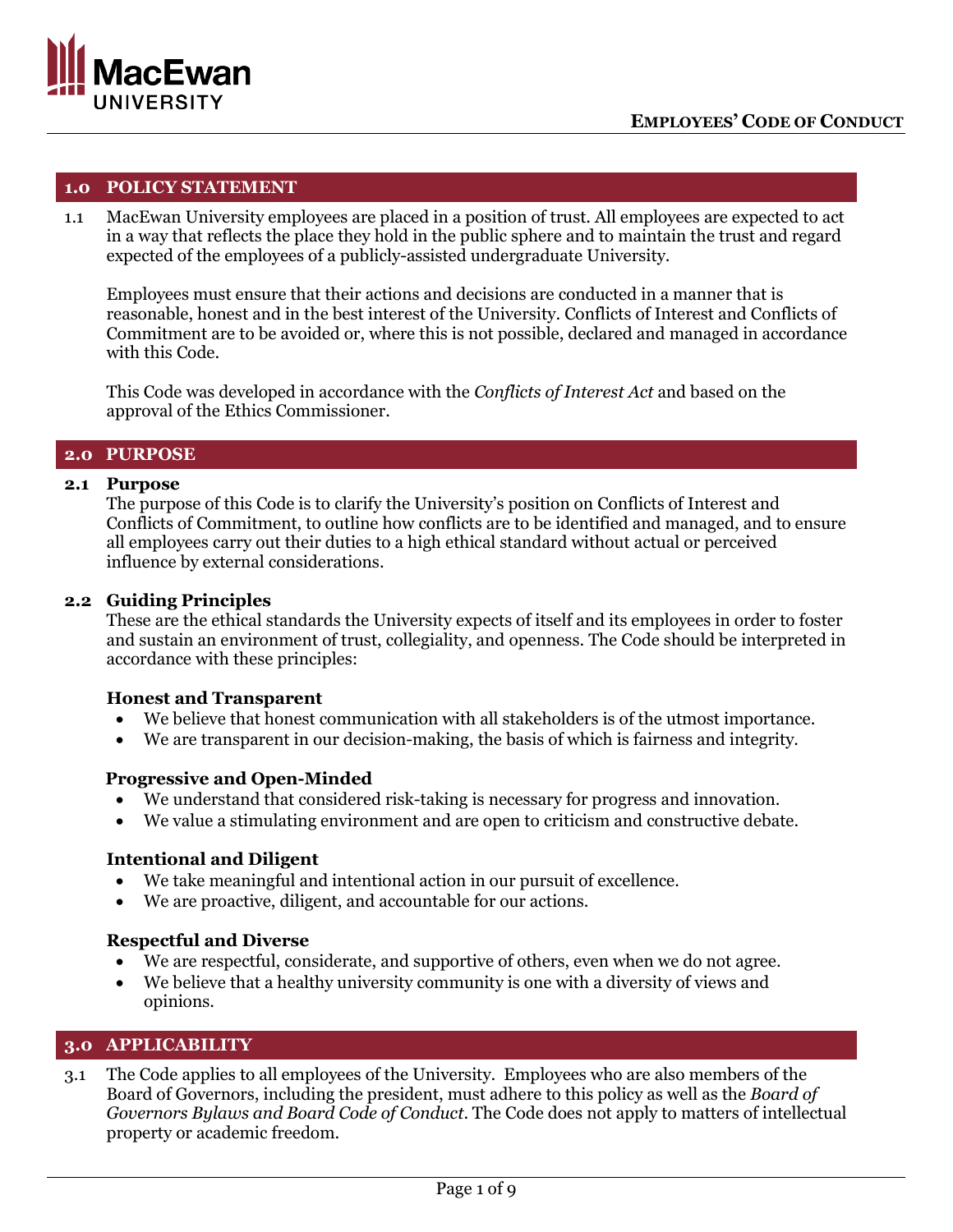

# **4.0 DEFINITIONS**

### **Conflict of Interest**

A Conflict of Interest occurs when an employee's personal interests interfere, or may appear to interfere, with the interests of the University. Personal interests may include business, commercial or financial interests as well as personal matters and career interests. Conflicts of Interest may be real, potential, or perceived and may exist even in situations where the University also receives a benefit.

Examples include but are not limited to: the use of University resources or information for personal gain; using MacEwan-owned materials for teaching at another institution; and financial, contractual or employment decisions involving a Family member.

# **Conflict of Commitment**

A Conflict of Commitment occurs when an employee's activity outside of their primary role at MacEwan interferes with or detracts from the employee's work-related obligations.

Examples include but are not limited to: outside activities scheduled during normal working hours without prior approval; outside activities that negatively impact an employee's ability to attend and perform their regular functions; and concurrent appointments within or external to the University.

### **Donor**

An individual, organization, corporation, or foundation that provides support to the institution by voluntarily transferring property but that is not a paid supplier of goods or services to the University.

### **Family**

For purposes of this policy, Family includes a spouse, dependents, parents and step-parents, guardians, grandparents, siblings and step-siblings, and in-laws.

### **Friend of the University**

A person, organization, corporation, or foundation who is a champion for the institution and provides non-financial support to achieve institutional priorities but who is not a paid supplier of goods or services to the University.

### **Out of Scope Managers**

Senior Administrators and other individuals who have been delegated managerial responsibility for others working at the University and who are not part of a bargaining unit.

### **Senior Administrator**

Senior Administrator means the chair of the Board of Governors, the president, vice presidents, deans and associate vice presidents.

### **5.0 POLICY ELEMENTS**

- 5.1 Employees are responsible for carrying out their duties honestly, impartially, and to the best of their ability, avoiding Conflicts of Interest and Conflicts of Commitment. They must ensure that they are acting impartially by being aware of and mitigating their personal biases, basing decisions on objective criteria, and maintaining awareness and adherence to established policies, procedures, contractual obligations, and legislative requirements.
- 5.2 Employees must not act in self-interest or further their private interests by virtue of their position or through carrying out their duties.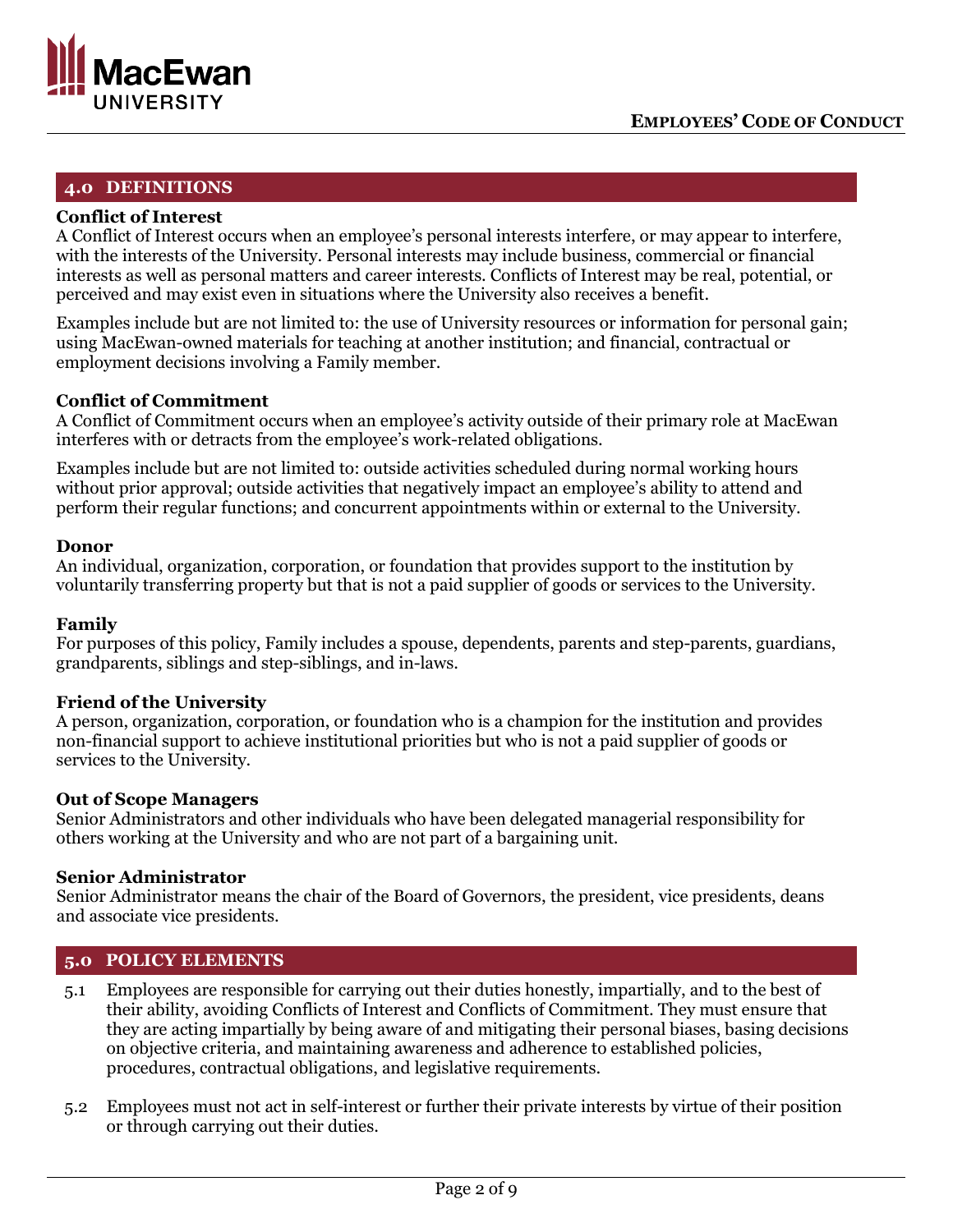

- 5.3 Employees will ensure that confidential information is used and disclosed only for the purposes for which it was collected or intended to be used except where disclosure is authorized by University policy, required by law, or otherwise determined by the Board of Governors.
- 5.4 The University will not employ Family, friends, or others within the sphere of influence of an employee, an employee's spouse, or a member of the Board of Governors where one may have the opportunity to influence the terms or conditions of employment of the other.

# **5.5 Gifts and Events**

- 5.5.1 Employees must not accept any gift or invitation to an event or conference where acceptance may create a Conflict of Interest. Employees must use their discretion and recognize that, while a gift or invitation may be offered with the expectation of receiving nothing in return, acceptance may still create a perceived Conflict of Interest. Even a perceived Conflict of Interest must be avoided or managed before the gift or invitation may be accepted.
- 5.5.2 The Code is not intended to preclude the acceptance of every gift or event invitation. An employee who is uncertain whether the acceptance of a gift or invitation is appropriate may contact their Senior Administrator for written direction. In providing such direction, the Senior Administrator must act reasonably and take into account the best interests of the University and whether or not there is a real or perceived Conflict of Interest.
- 5.5.3 Gifts and event invitations must not exceed the following limits:
	- 5.5.3.1 Any single gift cannot exceed a cash value of \$250.
	- 5.5.3.2 Any combination of gifts received from a single source within a calendar year cannot exceed a total cash value of \$500.
	- 5.5.3.3 Any single paid invitation to an event cannot exceed a cash value of \$500, inclusive of food and beverage.
	- 5.5.3.4 Any combination of paid invitations to events from a single source within a calendar year cannot exceed a total cash value of \$500, inclusive of food and beverage.
	- 5.5.3.5 Senior Administrators can accept a single event invitation from a Donor or Friend of the University if the value is \$1,000 or less. Any combination of such event invitations from a single source cannot exceed a cash value of \$2,000 per calendar year.
	- 5.5.3.6 Event invitation limits do not apply to attendance at social events if attendance at the social event is sponsored by a charitable foundation, the Governor General of Canada, a provincial Lieutenant Governor, any Canadian federal, provincial, municipal or regional government or any member of such government, a consul or ambassador of a foreign country or a not-for-profit organization, provided the not-for-profit organization is not constituted to serve management, union or professional interests and does not have for-profit enterprises or representatives of for-profit enterprises as a majority of its members.
- 5.5.4 An employee may accept an invitation to speak or participate in a panel at a conference, seminar, workshop or similar event if their participation relates to their responsibilities at the University, subject to the following: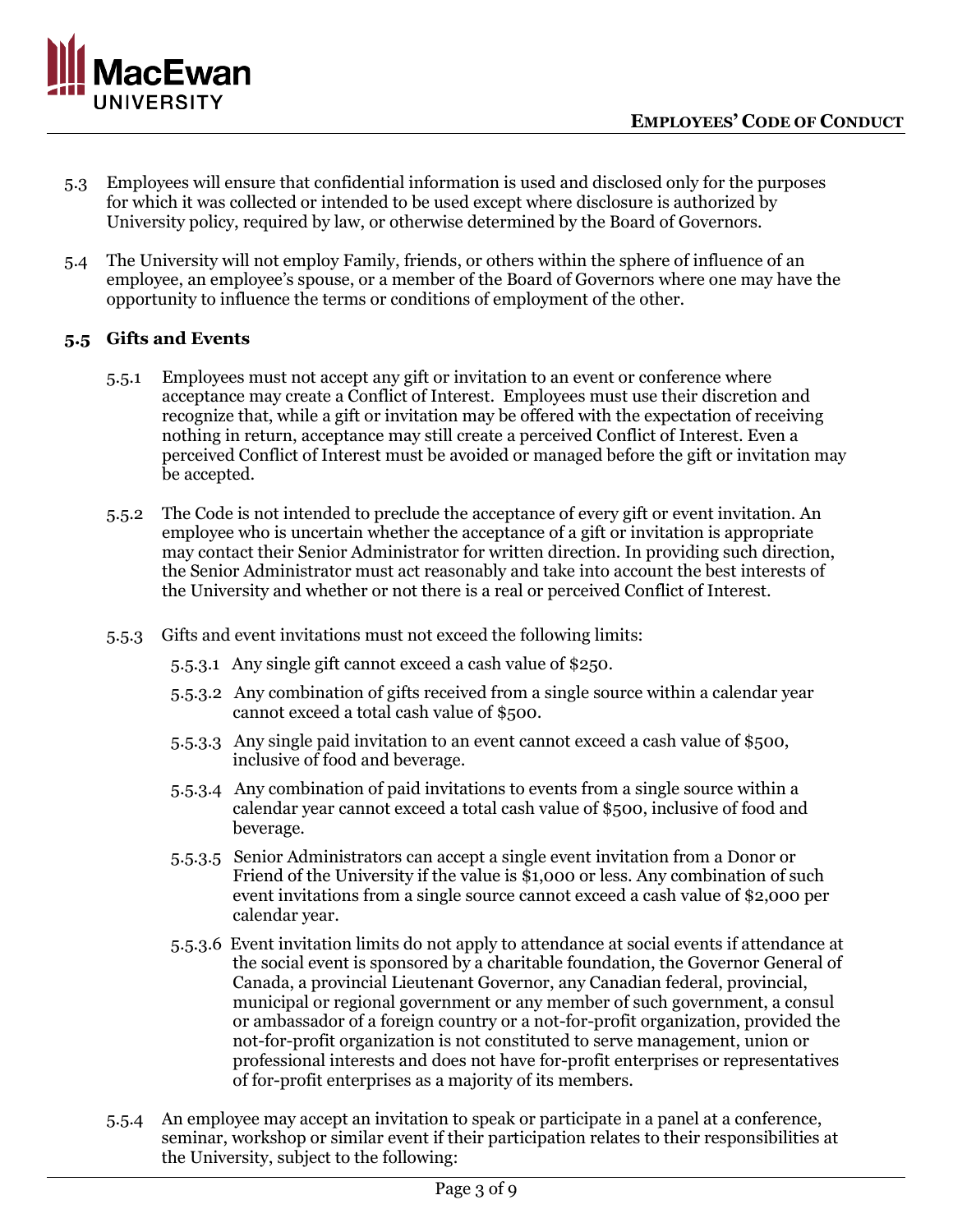

- 5.5.4.1 The employee must request written approval from their Out of Scope Manager or delegate if the conference invitation will require time away from their primary responsibilities.
- 5.5.4.2 The total value of transportation costs, registration fees, accommodation, meals and related incidentals that may be gifted to them in connection with the conference invitation cannot exceed \$8,000. Any combination of such invitations from a single source cannot exceed a cash value of \$16,000 per calendar year.
- 5.5.5 Employees must request special written approval from their Senior Administrator in order to accept a gift or invitation to an event or conference with a cash value that exceeds the limits set out in 5.5.3 and 5.5.4.
	- 5.5.5.1 The Senior Administrator will grant special approval in writing and only in alignment with the Code and where acceptance does not create a Conflict of Interest.
	- 5.5.5.2 The employee will be deemed to have complied with the requirements of 5.5.3 and 5.5.4 with respect to the specific gift or invitation if they comply with the written guidance provided by their Senior Administrator.
- 5.5.6 If the valuation of a gift or invitation to an event or conference is disputed, the value will be as determined by the Senior Administrator in consultation with subject matter experts.
- 5.5.7 If an employee accepts a gift with a cash value greater than the limits set out in 5.5.3.1 or 5.5.3.2 without special approval, the gift will become the property of the University.
- 5.5.8 Section 5.5 does not apply to gifts accepted by an individual on behalf of the University.

# **5.6 Concurrent Employment and Paid Appointments**

- 5.6.1 Employees must receive written approval from their Out of Scope Manager or delegate prior to accepting any supplementary or joint employment or appointment for which the employee is entitled to receive remuneration. This requirement applies to employment and appointments within and external to the University.
- 5.6.2 Any concurrent employment and any paid appointment of a student who is an employee of the University does not need to be reported and will be deemed to have been pre-approved if the concurrent employment or paid appointment is in the retail, hospitality or service industries.
- 5.6.3 Any concurrent employment and any paid appointment of an employee who is neither a student nor a member of the Grant MacEwan University Faculty Association does not need to be reported and will be deemed to be pre-approved if the concurrent employment or paid appointment requires them to work no more than 20 hours per week and those hours are not scheduled during the employee's normal working hours at the University.
- 5.6.4 If the University knows, at the time a member of the Grant MacEwan University Faculty Association is hired to a full-time or part-time position at the University, that the member is being concurrently or jointly hired or appointed to a position at another organization or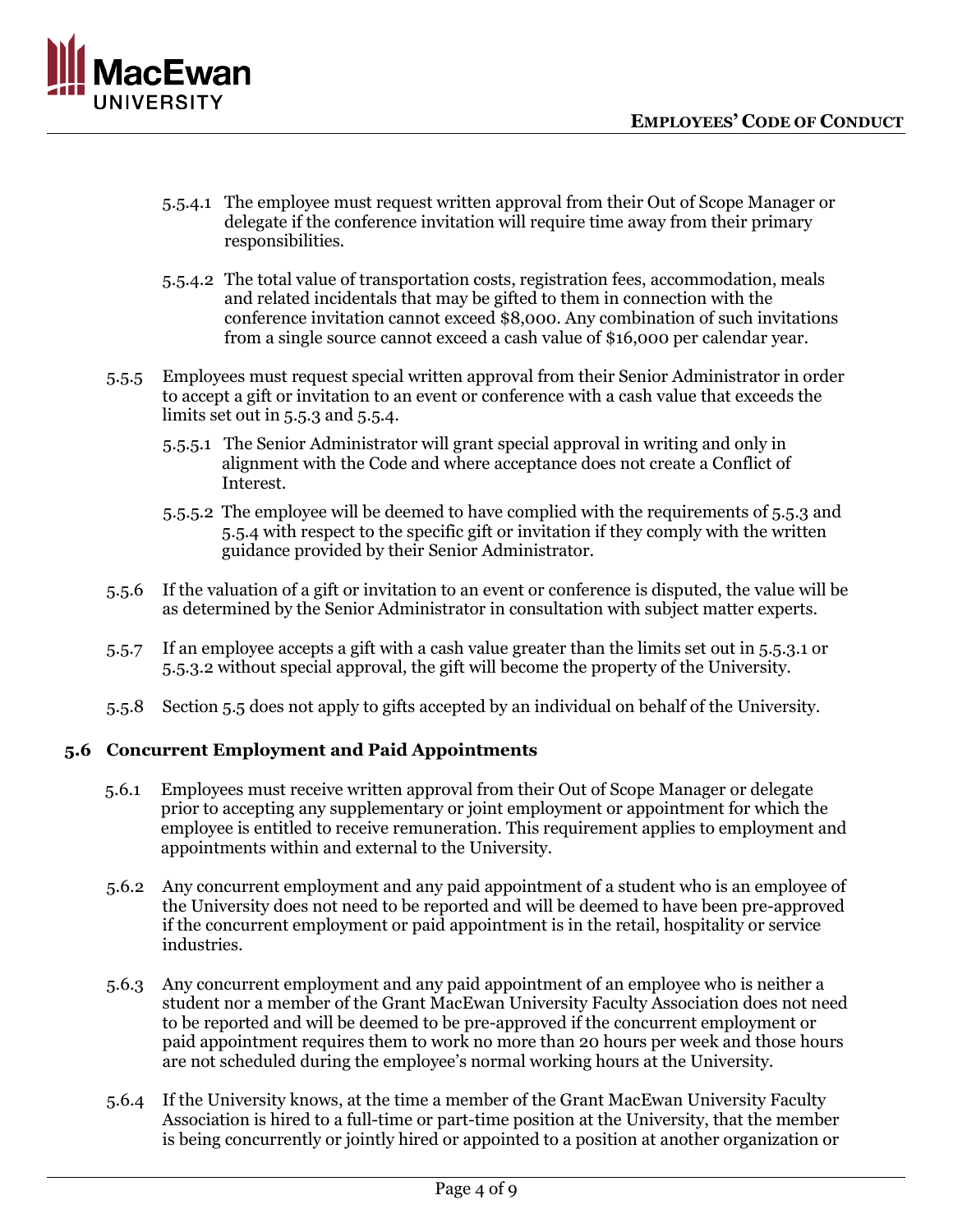

holds a position at another organization, their position at the other organization will be deemed to be reported and pre-approved.

- 5.6.5 Any concurrent employment and any paid appointment of a member of the Grant MacEwan University Faculty Association who does not hold a full-time position at the University does not need to be reported and will be deemed to have been pre-approved if:
	- 5.6.5.1 Their position at the University is unpaid;
	- 5.6.5.2 Their concurrent employment or paid appointment is with another post-secondary institution;
	- 5.6.5.3 They teach no more than two courses per semester at the University; or
	- 5.6.5.4 The concurrent employment or paid appointment requires them to be a member of one of the professional associations listed in Appendix A.
- 5.6.6 Income received through research grants is considered concurrent employment. Such employment must be disclosed and approved unless the funding is administered by the MacEwan University department responsible for research services, in which case preapproval will be deemed to have been granted.
- 5.6.7 Notwithstanding the pre-approvals set out in sections 5.6.2 to 5.6.6, the requirement for prior reporting and approval of concurrent employment and paid appointments applies if the concurrent employment or appointment gives rise to an actual or perceived Conflict of Interest.

# **5.7 Disclosure and Management of Conflicts**

- 5.7.1 Employees must disclose all real, potential, or perceived Conflicts of Interest or Conflicts of Commitment in writing to their Out of Scope Manager or delegate. The employee must also be removed from any activities or decisions that could be affected by the Conflict, pending a response from their Out of Scope Manager or delegate.
- 5.7.2 Upon receiving a disclosure, the Out of Scope Manager or delegate will determine whether a Conflict of Interest or Conflict of Commitment exists and will respond to the employee in writing, including any necessary conditions to mitigate the conflict. This determination will be made in consultation with appropriate resources, such as their next level manager, the departments responsible for research services, human resources, risk management, and procurement, and/or MacEwan legal counsel.
	- 5.7.2.1 In the case of a Conflict of Interest, the employee must receive the written response before making any decision or taking any action regarding the matter of concern.
	- 5.7.2.2 In the case of a Conflict of Commitment, the Out of Scope Manager or delegate will determine whether the conflict may exist as a manageable conflict or not. If the conflict is determined to be manageable, it is the responsibility of the employee to ensure it remains manageable.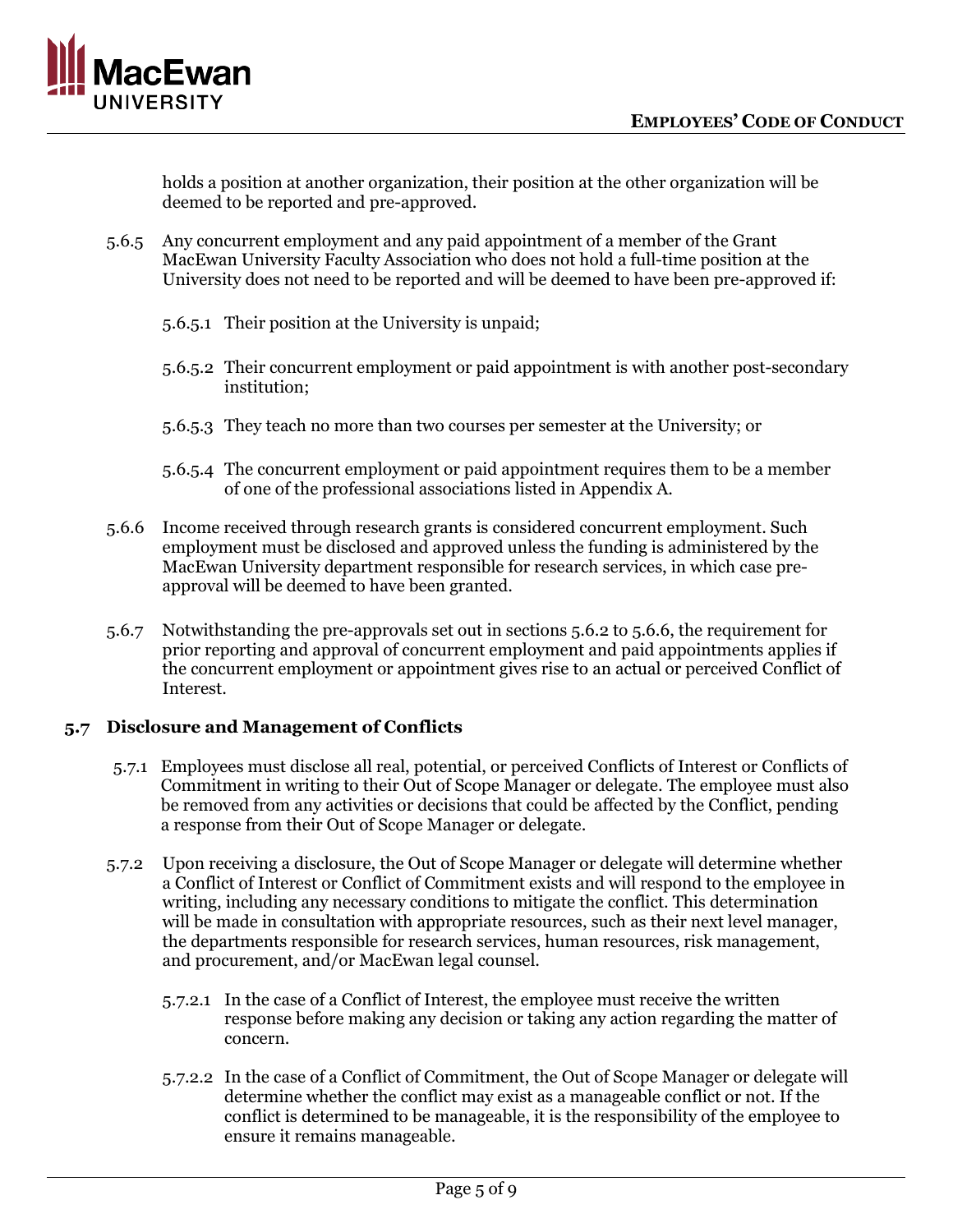

- 5.7.3 Employees have an ongoing obligation to notify their Out of Scope Manager or delegate of any material change relating to a previously reported Conflict of Interest or Commitment.
- 5.7.4 The vice president, Resources & People is responsible for providing executive oversight for policy and processes related to Conflicts of Interest and Conflicts of Commitment.
- 5.7.5 The associate vice president, Human Resources is responsible for ensuring that procedures are developed to provide guidance in matters relating to Conflicts of Interest or Commitment.

# **5.8 Appeals**

- 5.8.1 An employee may appeal the decision made by their Out of Scope Manager or delegate regarding a Conflict to their next level manager. The decision of the next level manager will be final. If the original decision under appeal was made by a vice president, the vice president, Resources and People will establish the appeal process.
- 5.8.2 If an employee disagrees with a decision made by their Senior Administrator on the value of a gift or if an employee has been denied special approval to accept a gift or event invitation with a cash value that exceeds the limits set out in 5.5.3 and 5.5.4, the employee may appeal that decision through a process established by the vice president, Resources and People.

# **5.9 Requirements Specific to the MacEwan University President**

- 5.9.1 Pursuant to the *Conflicts of Interest Act,* the president must:
	- 5.9.1.1 Not take part in a decision in the course of carrying out their office or powers knowing that the decision might further a private interest of the president, a person directly associated with the president, or the president's minor or adult child or step-child.
	- 5.9.1.2 Not use their office or powers to influence or to seek to influence a decision to be made by or on behalf of the Crown or a public agency to further a private interest of the president, a person directly associated with the president or the president's minor or adult child or step-child or to improperly further any other person's private interest.
	- 5.9.1.3 Not use or communicate information not available to the general public that was gained by the president in the course of carrying out their office or powers to further or seek to further a private interest of the president or any other person's private interest.
	- 5.9.1.4 Appropriately and adequately disclose a Conflict of Interest or Conflict of Commitment.
- 5.9.2 Concurrent Appointments

The president must request the written approval of the chair of the MacEwan University Board of Governors and the Alberta Ethics Commissioner prior to engaging in an alternate appointment, business, undertaking, or employment other than their position as president.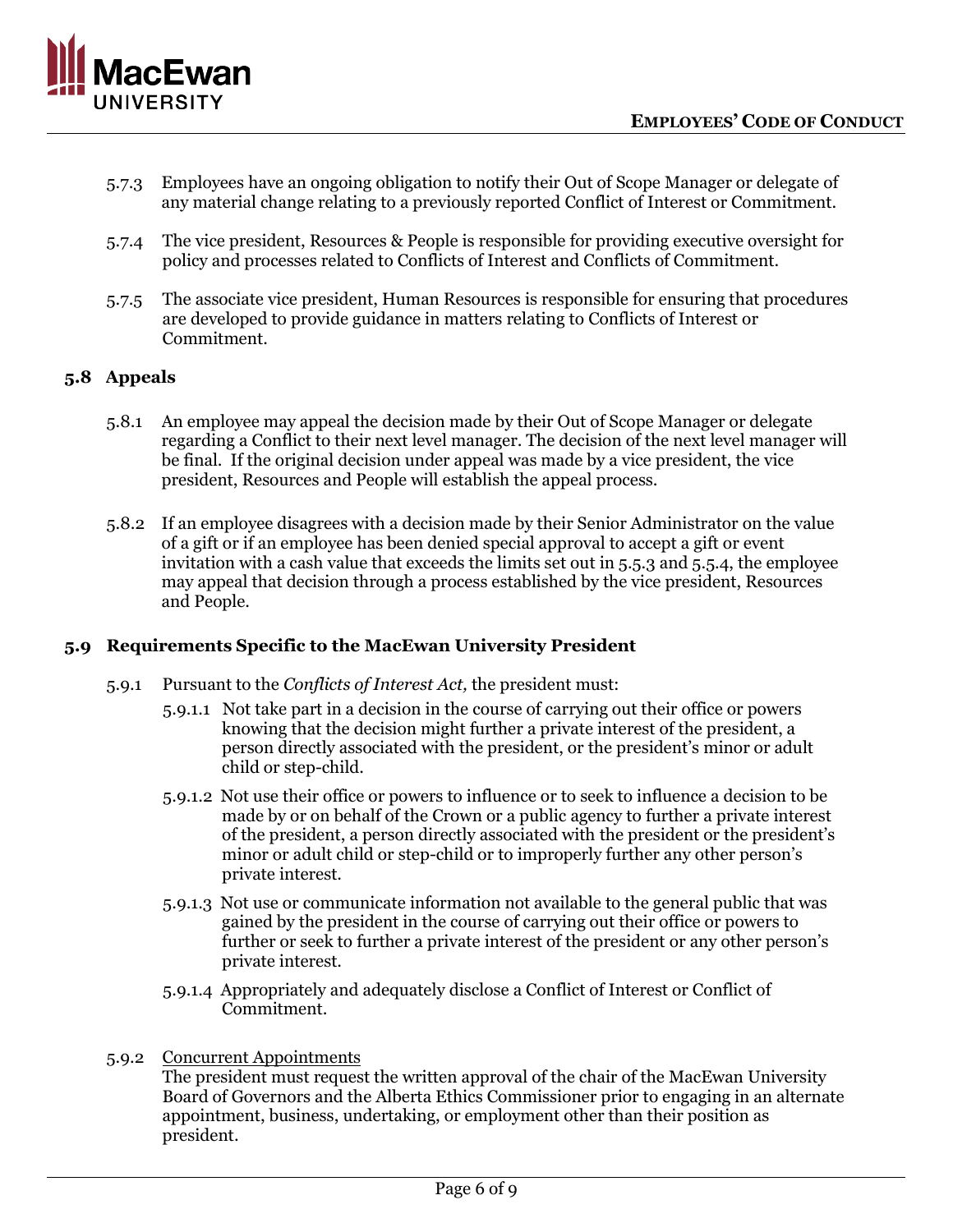

### **5.10 Reporting and Non-Compliance**

- 5.10.1 Any individual who observes or believes an employee is non-compliant with this Code is responsible for reporting this concern to the human resources department. Individuals reporting in good faith and with reasonable grounds are protected from reprisal in accordance with the University's Safe Disclosure Policy.
- 5.10.2 The human resources department will inquire into the circumstances surrounding any alleged non-compliance and allow the individual who is subject to the complaint an opportunity to respond. The human resources department may delegate this inquiry to other parties as appropriate.
- 5.10.3 Employees who are determined to be non-compliant with this Code may be subject to discipline up to and including termination.
- 5.10.4 Non-compliance involving fraud or financial irregularities may be subject to further investigation under the University's Fraud and Irregularities Policy.

### **5.11 Administrative**

5.11.1 MacEwan University respects and fulfills its legal and contractual obligations. In the event of a conflict or inconsistency between this policy and a provision in the relevant laws or Collective Agreements, the provisions of the laws and Collective Agreements will apply. Once the University becomes aware of the conflict, it will notify the Ethics Commissioner promptly.

### **5.12 Notice Period and Amendments**

- 5.12.1 This Code will be made public on or before April 30, 2019 and implemented on July 1, 2019. The period between the date the Code is published and the implementation date will serve as the public notice period.
- 5.12.2 The following policies will continue to apply until this Code is implemented. Upon implementation, they will be rescinded:
	- 5.12.2.1 MacEwan University Employee Code of Conduct (16.04.21); and
	- 5.12.2.2 Policy D1205 Conflict of Interest and Commitment (2009.09.10).
- 5.12.3 The University reserves the right to amend this Code at any time, including but not limited to:
	- 5.12.3.1 On the advice or demand of the Office of the Ethics Commissioner; or
	- 5.12.3.2 Where required to ensure compliance with any changes to applicable legislation.

# **6.0 ASSOCIATED PROCEDURES**

Not applicable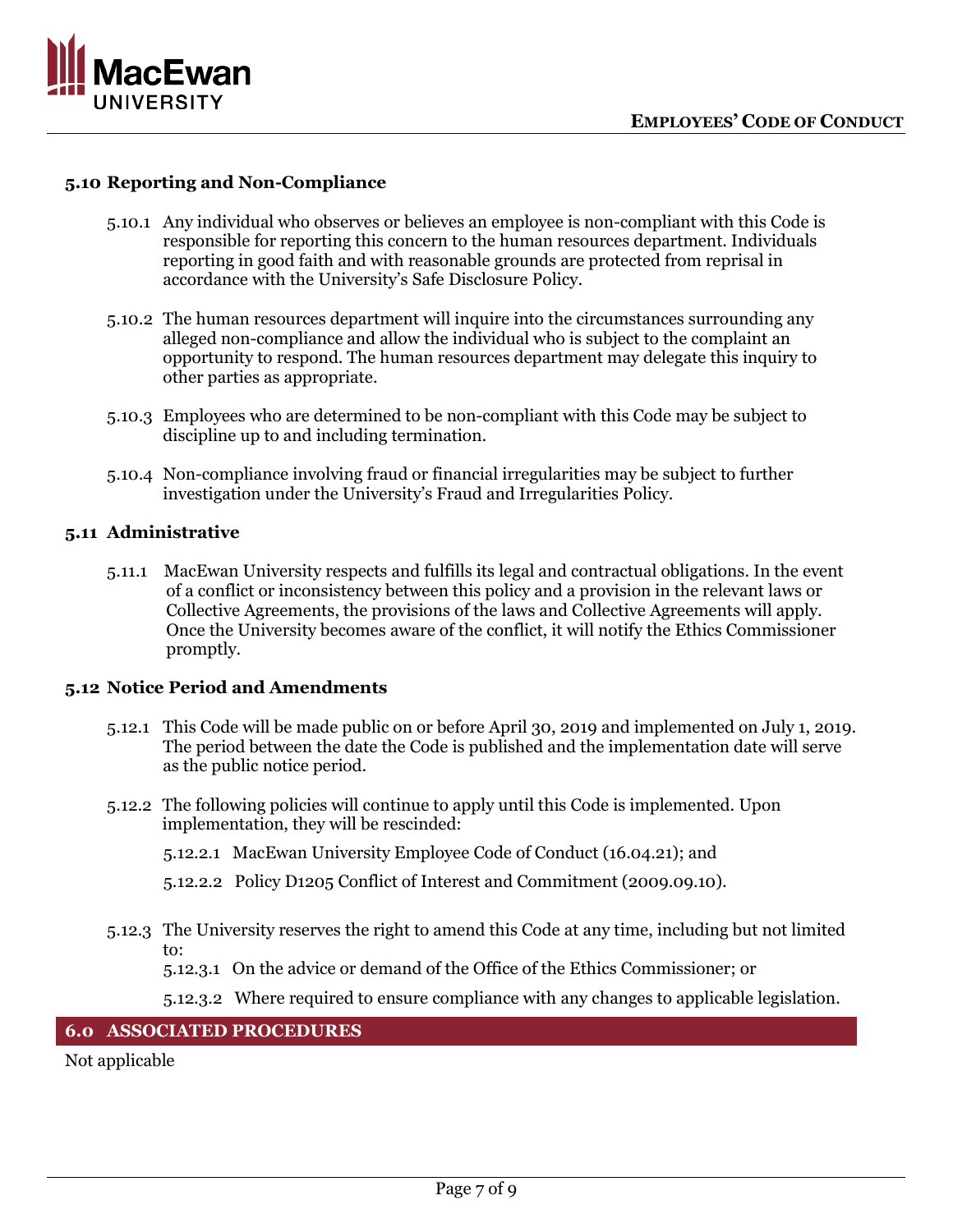

# **7.0 RELATED POLICIES, FORMS, AND OTHER DOCUMENTS**

- *Conflicts of Interest Act*
- Contracts Review and Signing Authority Policy
- Fraud and Irregularities Policy
- Procurement Policy
- Safe Disclosure Policy

### **8.0 ACCOUNTABILITY**

### **Policy Sponsor**

Vice President, Resources & People

### **Responsible Office**

Human Resources

### **9.0 HISTORY**

### **Relevant Dates**

| Approved: | 20.10.08 |
|-----------|----------|
|-----------|----------|

Next Review: **25.10**

### **Modification History**

- **18.04.26:** New policy to comply with the amended *Conflicts of Interest Act*. Conflict of Interest and Commitment Policy and MacEwan University Employee Code of Conduct rescinded. Approved by Board motion #04-04-24-2017/18. Effective July 1, 2019.
- **20.10.08:** Revised to reflect Order in Council 237/2020 removing President as designated senior official under the *Conflicts of Interest Act* and to remove transitional provisions relating to the President which no longer apply. Approved effective October 8, 2020 by Board motion #02-10-08-2020/21. Approved by the Ethics Commissioner on August 13, 2020.